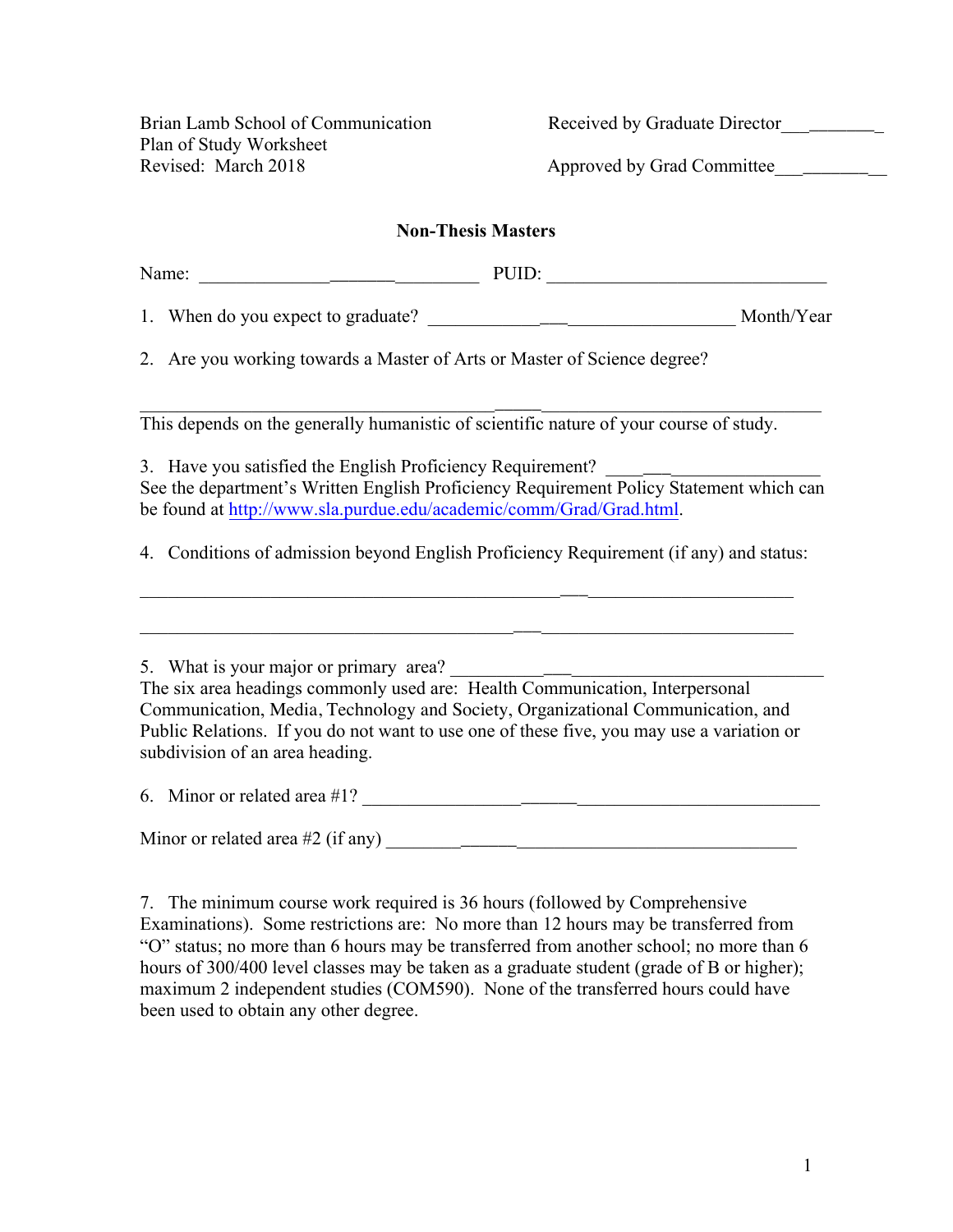|            | Minimum<br>Sample | <b>Course Title</b><br>Cross-Cult Com COM |                                                 | 590C | Dept Crse No. Credits Sem Ends Instructor<br>3 May-12 Webb |  |
|------------|-------------------|-------------------------------------------|-------------------------------------------------|------|------------------------------------------------------------|--|
| Thry crse: |                   |                                           |                                                 |      |                                                            |  |
|            |                   | $2^{\circ}$                               | <u> 1980 - Jan Alexandri, politik politik (</u> |      |                                                            |  |
|            |                   | 3 <sup>1</sup>                            |                                                 |      |                                                            |  |
|            |                   | $\overline{4}$                            |                                                 |      |                                                            |  |
|            |                   | 5 <sup>5</sup>                            |                                                 |      |                                                            |  |
|            |                   | 6                                         |                                                 |      |                                                            |  |
|            | Additional 7      |                                           |                                                 |      |                                                            |  |
|            |                   | 8                                         |                                                 |      |                                                            |  |
|            |                   |                                           |                                                 |      |                                                            |  |

## **PRIMARY OR MAJOR AREA: A minimum of 18 hours.**

## **RELATED OR MINOR AREAS: Each minor area listed must consist of at least 9 hours.**

Related or Minor Area #1

| Minimum                             | Course Title                                                   |  | Dept Crse No. Credits Sem Ends Instructor |  |
|-------------------------------------|----------------------------------------------------------------|--|-------------------------------------------|--|
|                                     | $\overline{1}$<br><u> 1989 - Jan James James James James (</u> |  |                                           |  |
|                                     |                                                                |  |                                           |  |
|                                     |                                                                |  |                                           |  |
| Additional 4                        |                                                                |  |                                           |  |
|                                     | 5                                                              |  |                                           |  |
|                                     | $6 \qquad \qquad$                                              |  |                                           |  |
| Related or Minor Area #2<br>Minimum | <b>Course Title</b>                                            |  | Dept Crse No. Credits Sem Ends Instructor |  |
|                                     | 1                                                              |  |                                           |  |
|                                     |                                                                |  |                                           |  |
|                                     | 3                                                              |  |                                           |  |